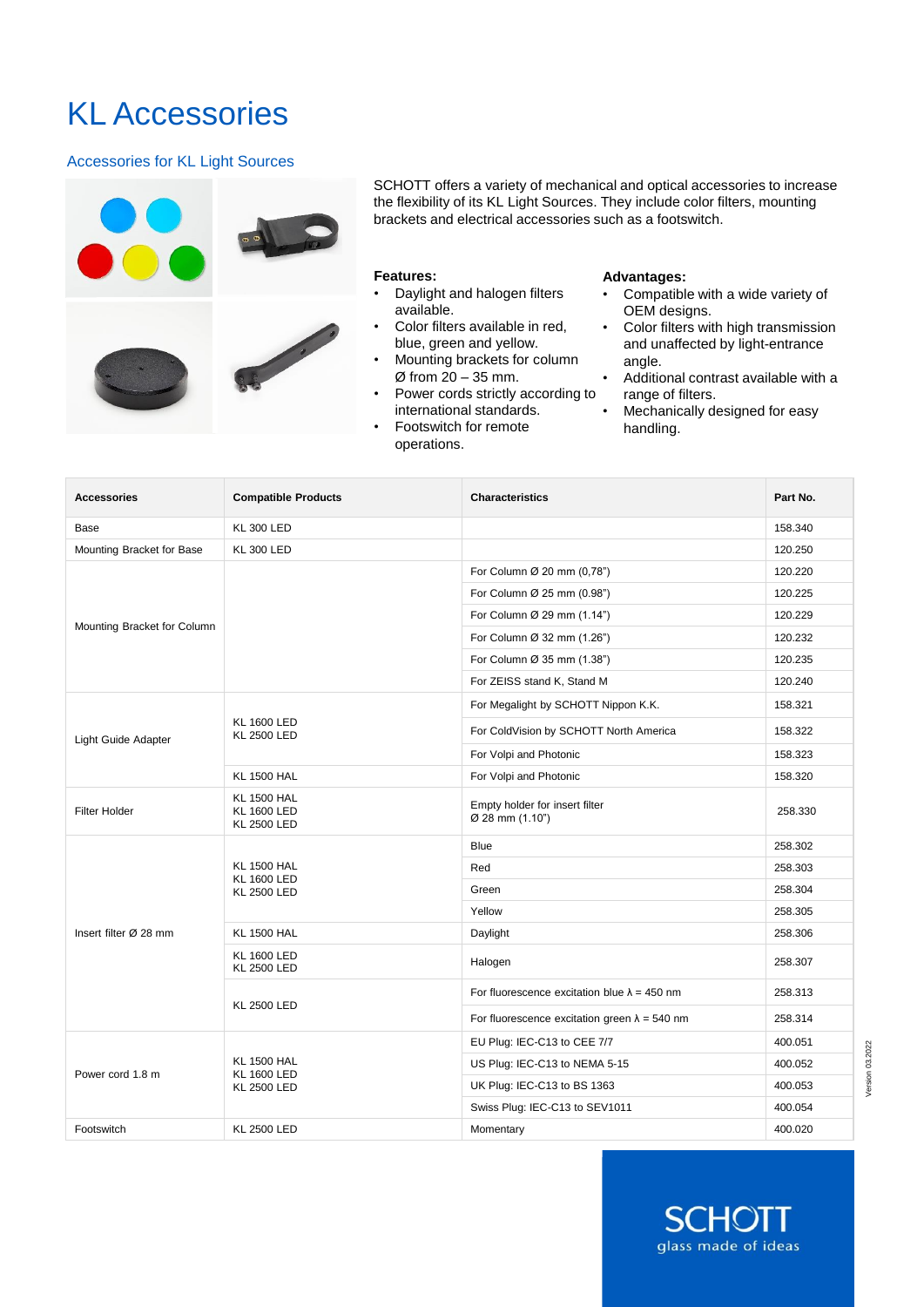## Mechanical Accessories for KL Light Guides



SCHOTT offers a variety of mechanical accessories to precisely position its KL Light Guides at the required point. Accessories include an articulated arm and base, as well as holders for different size light guides, focusing lenses and adapters for ring lights.

#### **Features:**

- Stable design
- Easy handling
- Adapter for different lens sizes available

#### **Advantages:**

- Precise positioning of light guides<br>• Compatible with different OEM
- Compatible with different OEM designs

#### **Types**

| <b>Accessories</b>     | <b>Compatible Products</b>                                     |                                               | <b>Characteristics</b>                         | Part No. |
|------------------------|----------------------------------------------------------------|-----------------------------------------------|------------------------------------------------|----------|
| Holder                 | For Annular Ring Lights                                        |                                               | 1x M6 thread                                   | 157.430  |
|                        | For Flexible Light Guides                                      | Ø up to 5.0 mm (0.20")                        | 1x M6 thread                                   | 158.330  |
|                        |                                                                | $\varnothing$ 8.0 mm + 9.0 mm (0.31" + 0.35") | 1x M6 thread                                   | 158.335  |
|                        |                                                                | $\varnothing$ 12.0 + 15.0 mm (0.47" + 0.59")  | 3x M6 threads                                  | 157.430  |
|                        | For Focusing Lenses                                            | Ø up to 5.0 mm (0.20")                        |                                                | 158.341  |
|                        |                                                                | Ø 8.0 mm (0.31")                              |                                                | 157.430  |
| <b>Articulated Arm</b> | For Line Lights, Ring Lights &<br><b>Flexible Light Guides</b> |                                               | 200 mm (7.87") length /<br>2x M6 threads       | 158.345  |
| Base                   | For Articulated Arm                                            |                                               | Ø 100 mm (3.94") / 3x M6 holes                 | 158.340  |
| Adapter                | For Combi Light Guide                                          |                                               | For Ø 32 mm (1.26") column                     | 158.402  |
|                        | For Brightfield Ring Lights                                    | Ø 66 mm (2.60")                               | ID Ø 50 mm to OD Ø 66 mm (1.97" to 2.60")      | 157.448  |
|                        |                                                                |                                               | ID Ø 58 mm to OD Ø 66 mm (2.28" to 2.60")      | 157.450  |
|                        |                                                                |                                               | ID Ø 60 mm to OD Ø 66 mm (2.36" to 2.60")      | 157.452  |
|                        | For Darkfield Ring Lights                                      | Ø 66 mm (2.60")                               | Working distance 30 to 50 mm (1.18" to 1.97")  | 157.569  |
|                        |                                                                |                                               | Working distance 50 to 80 mm (1.97" to 3.15")  | 157.567  |
|                        |                                                                |                                               | Working distance 80 to 110 mm (3.15" to 4.33") | 157.562  |
|                        | For Transmitted Light Stage                                    | Ø 84 mm                                       | For Base Plate Ø 90 mm (3.54")                 | 157.630  |
|                        |                                                                |                                               | For Base Plate Ø 100 mm (3.94")                | 157.600  |
|                        |                                                                |                                               | For Base Plate Ø 120 mm (4.72")                | 157.610  |
|                        |                                                                |                                               | For Base Plate Ø 180 mm (7.09")                | 157.620  |



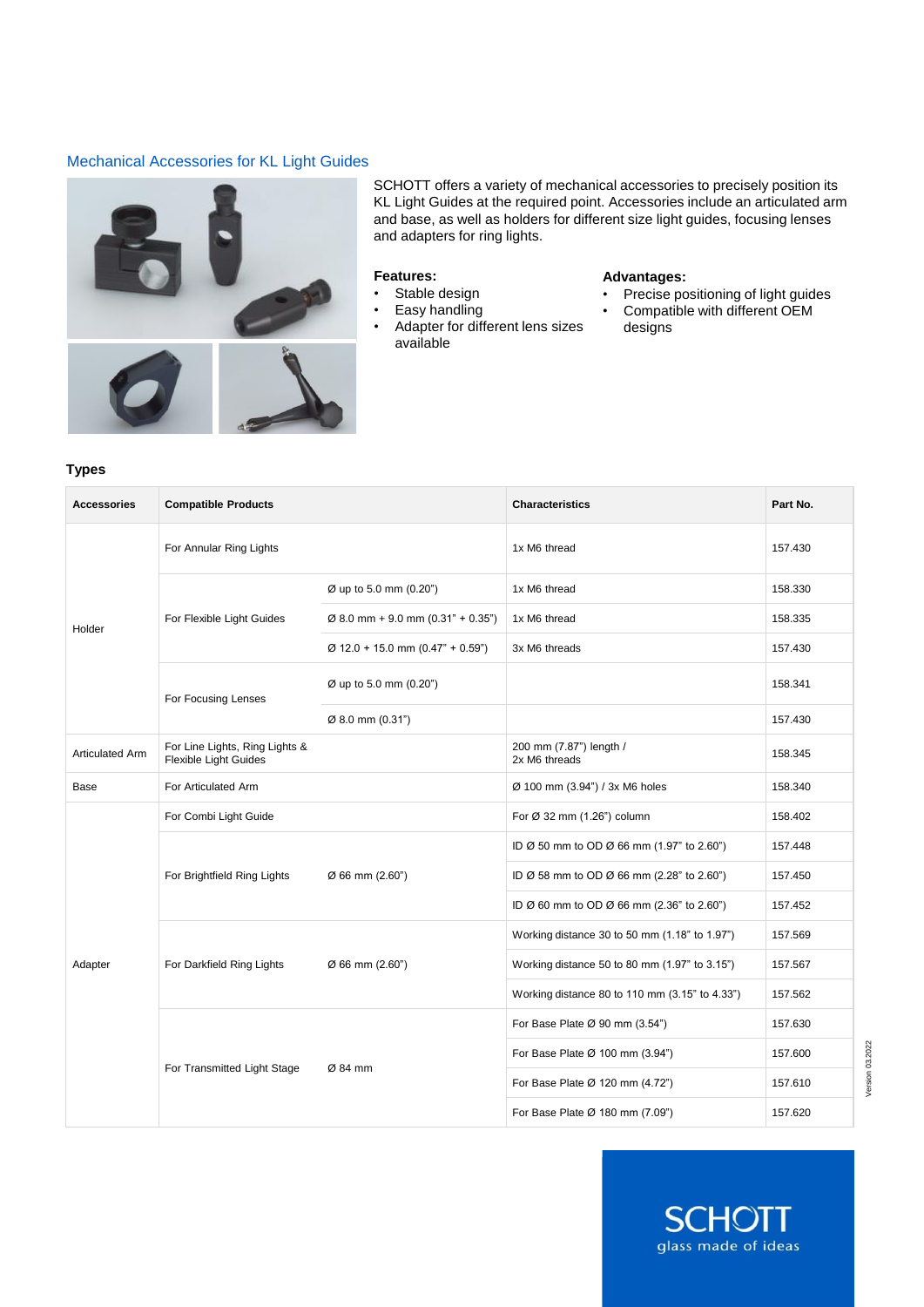# Optical Accessories for KL Light Guides



SCHOTT provides a wide range of optical accessories to increase the flexibility of its products, which includes Transmitted Light Stages for backlight illumination, focusing lenses, as well as a large number of filters.

#### **Features:**

- Focusing lenses can increase light intensity at the spot center by a factor of three.
- Cost-effective transmitted brightfield illumination.
- Additional contrast can be achieved using a variety of filters.

#### **Advantages:**

- Compatible with different OEM designs.
- Polarization filters have the optimal extinction ratio.
- Color filters exhibit high transmission rates and remain unaffected by light entrance angle.

#### **Types**

| <b>Accessories</b>             | <b>Compatible Product</b>            |                                                    | <b>Characteristics</b>                              | Part No. |
|--------------------------------|--------------------------------------|----------------------------------------------------|-----------------------------------------------------|----------|
| <b>Transmitted Light Stage</b> | Flexible Light Guides                | $\varnothing$ up to 5.0 mm<br>(0.20")              | Ø 84 mm (3.31")                                     | 122.150  |
| Diffuse Face Light             | Flexible Light Guides                | $0.80$ mm + 9.0 mm<br>$(0.31" + 0.35")$            | Active area 78 x 30 mm<br>$(3.07" \times 1.18")$    | 500.100  |
| <b>Focusing Lens</b>           | Flexible Light Guides &<br>Gooseneck | $\varnothing$ up to 5.0 mm<br>(0.20)               |                                                     | 158.210  |
|                                |                                      |                                                    | with colour filter set:<br>red, blue, green, yellow | 158,200  |
|                                | <b>Flexible Light Guides</b>         | $\varnothing$ 8.0 mm + 9.0 mm<br>$(0.31" + 0.35")$ |                                                     | 158.215  |
| Analyzer*                      | <b>Transmitted Light Stage</b>       | with Polarization Filter                           | M 49 x 0.75                                         | 158.505  |
|                                |                                      |                                                    | M 52 x 1.0                                          | 158,510  |
| <b>Polarization Filter</b>     | <b>Transmitted Light Stage</b>       |                                                    | Ø 84 mm (3.31")                                     | 158.500  |
|                                | Annular Ring Light                   |                                                    | Ø 66 mm (2.60")                                     | 158.430  |
|                                | <b>Focusing Lens</b>                 | Ø up to 5.0 mm<br>(0.20")                          | Twistable                                           | 158.205  |
|                                |                                      | $\varnothing$ 8.0 mm + 9.0 mm<br>$(0.31" + 0.35")$ | Twistable                                           | 158,206  |
| Daylight Filter                |                                      | Ø up to 5.0 mm<br>(0.20)                           |                                                     | 158.211  |
| Halogen Filter                 | <b>Focusing Lens</b>                 |                                                    |                                                     | 158.207  |

\* Analyzer for specific objective types may need to be purchased from the accessory range of the microscope/objective vendor

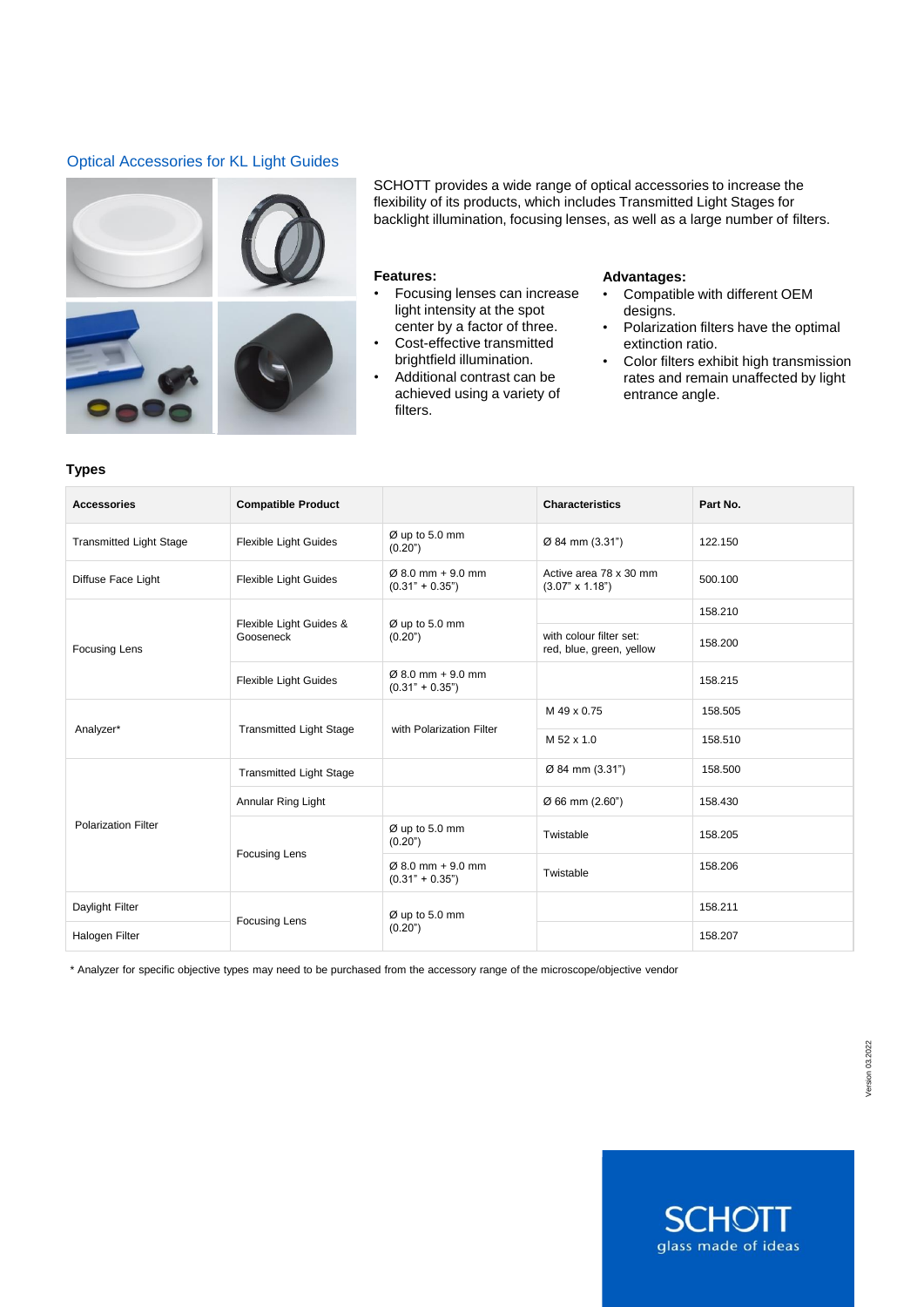# Dimensions – Accessories for KL Light Sources

#### **Base**



P/N: 158.340

**Mounting bracket for base**



P/N: 120.250

### **Mounting bracket for column**



P/N: 120.220 | 120.225 | 120.229 | 120.232 | 120.235 | 120.240

# **Filter Holder Insert Filter**



P/N: 258.330



P/N: 258.302 | 258.303 | 258.304 | 258.305 | 258.306 | 258.307 | 258.313 | 258.314

**Power Cord**



P/N: 400.051 | 400.052 | 400.053 | 400.054

**Footswitch**



P/N: 400.020

**Light Guide Adapter**



P/N: 158.321 | 158.322 | 158.323 | 158.320

Pictures are provided for illustration purposes only, and may not provide an accurate reflection of the actual product.

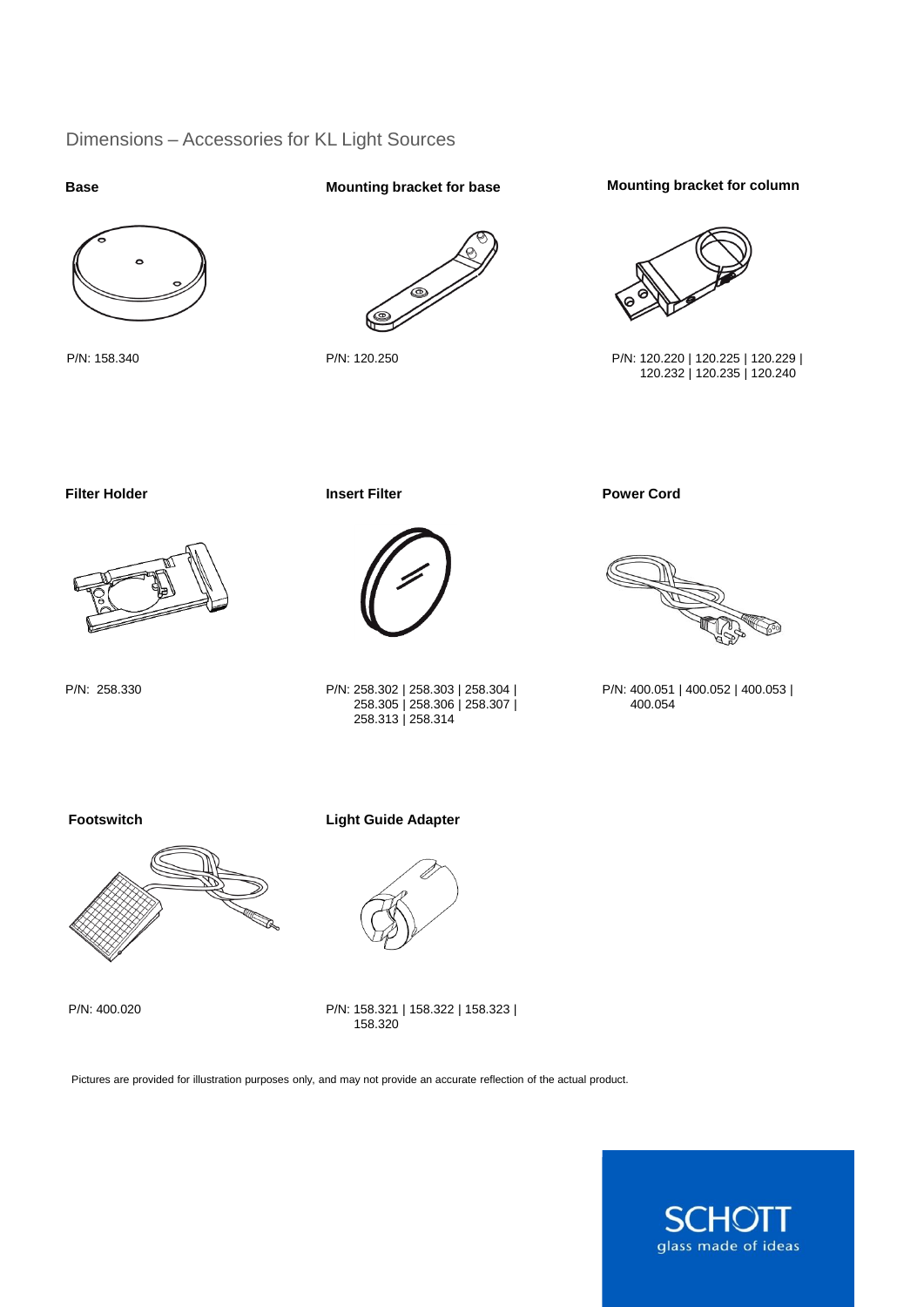# Dimensions – Mechanical Accessories for KL Light Guides

**Holder**



P/N: 157.430 P/N: 158.330 | 158.335 P/N: 158.341



**Adapter**

**Articulated arm and base**



P/N: 158.345 P/N: 158.340





P/N: 158.402

# **Adapter**



P/N: 157.448 | 157.450 | 157.452

P/N: 157.569 | 157.567 |<br>157.562



P/N: 157.630 | 157.600 | 157.610 | 157.620

Pictures are provided for illustration purposes only, and may not provide an accurate reflection of the actual product.